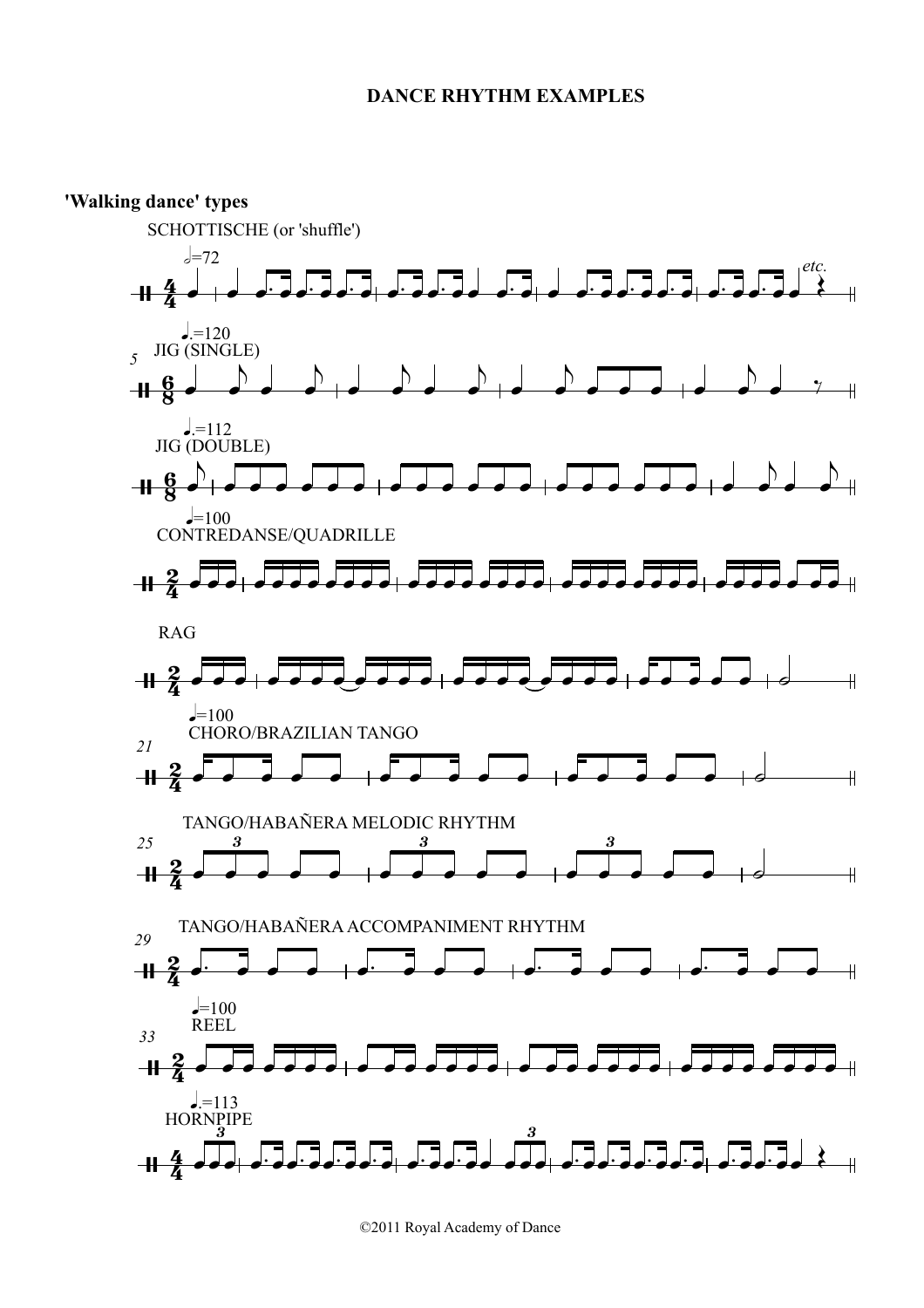**'Walking dance' types continued** 2



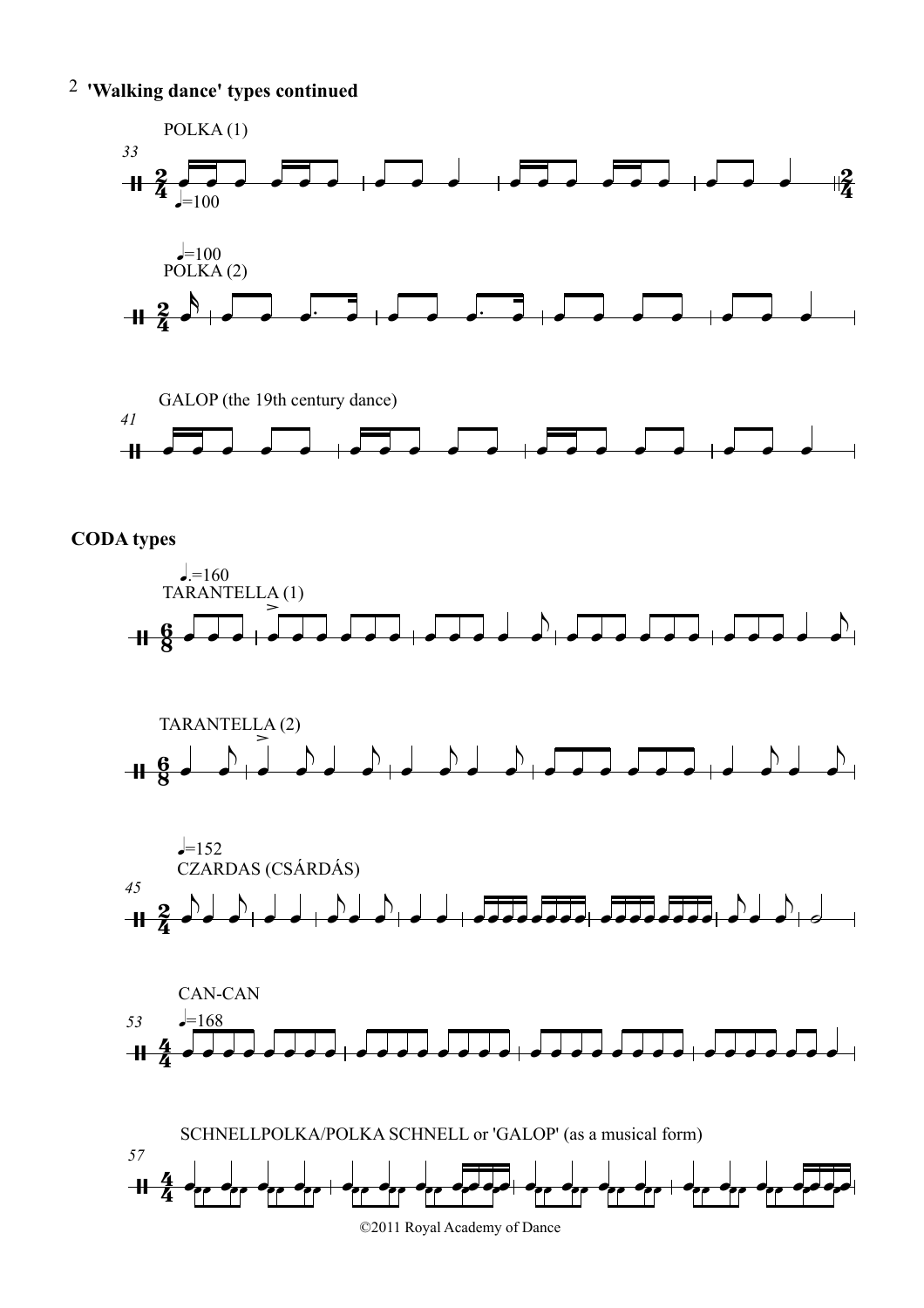

## **BALLETIC SPANISH TYPES**



©2011 Royal Academy of Dance